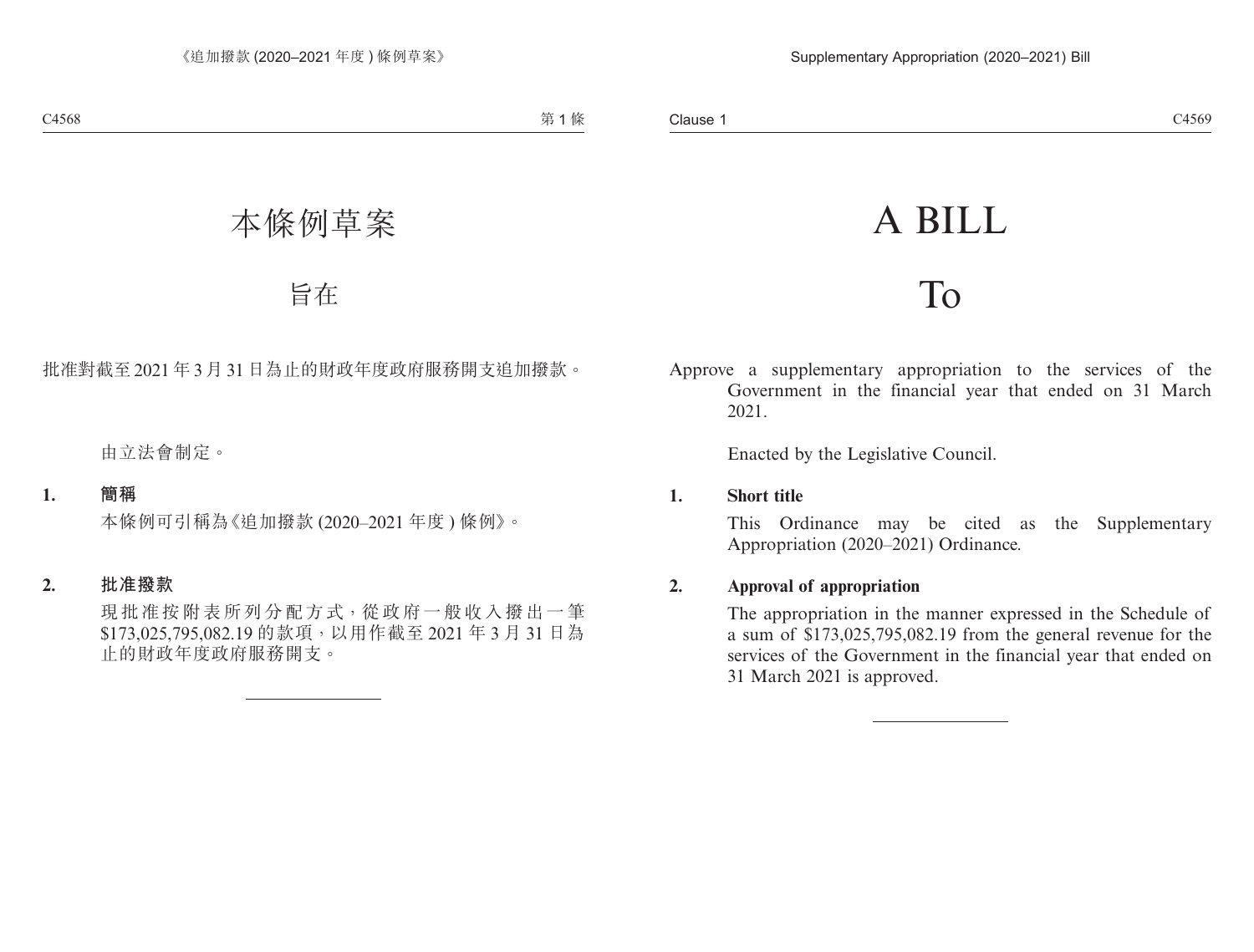### **Schedule**

[s. 2]

| Number<br>of Vote | Head of Expenditure                                                                                    | Amount of<br>Vote<br>\$   |
|-------------------|--------------------------------------------------------------------------------------------------------|---------------------------|
| 39                | Drainage Services Department                                                                           | 13,579,895.92             |
| 47                | Government Secretariat: Office of the<br>Government Chief Information Officer                          | 12,824,871.68             |
| 120               |                                                                                                        | 28,838,299.85             |
| 140               | Government Secretariat: Food and Health                                                                | 1,649,333,443.99          |
| 142               | Government Secretariat: Offices of the<br>Chief Secretary for Administration and                       |                           |
| 148               | Government Secretariat: Financial Services<br>and the Treasury Bureau (Financial                       |                           |
| 152               | Government Secretariat: Commerce and<br>Economic Development Bureau<br>(Commerce, Industry and Tourism | 7,755,450,094.17          |
|                   |                                                                                                        | 149, 447, 345, 082. 19    |
| 184               |                                                                                                        |                           |
|                   |                                                                                                        | Total  173,025,795,082.19 |
|                   |                                                                                                        |                           |